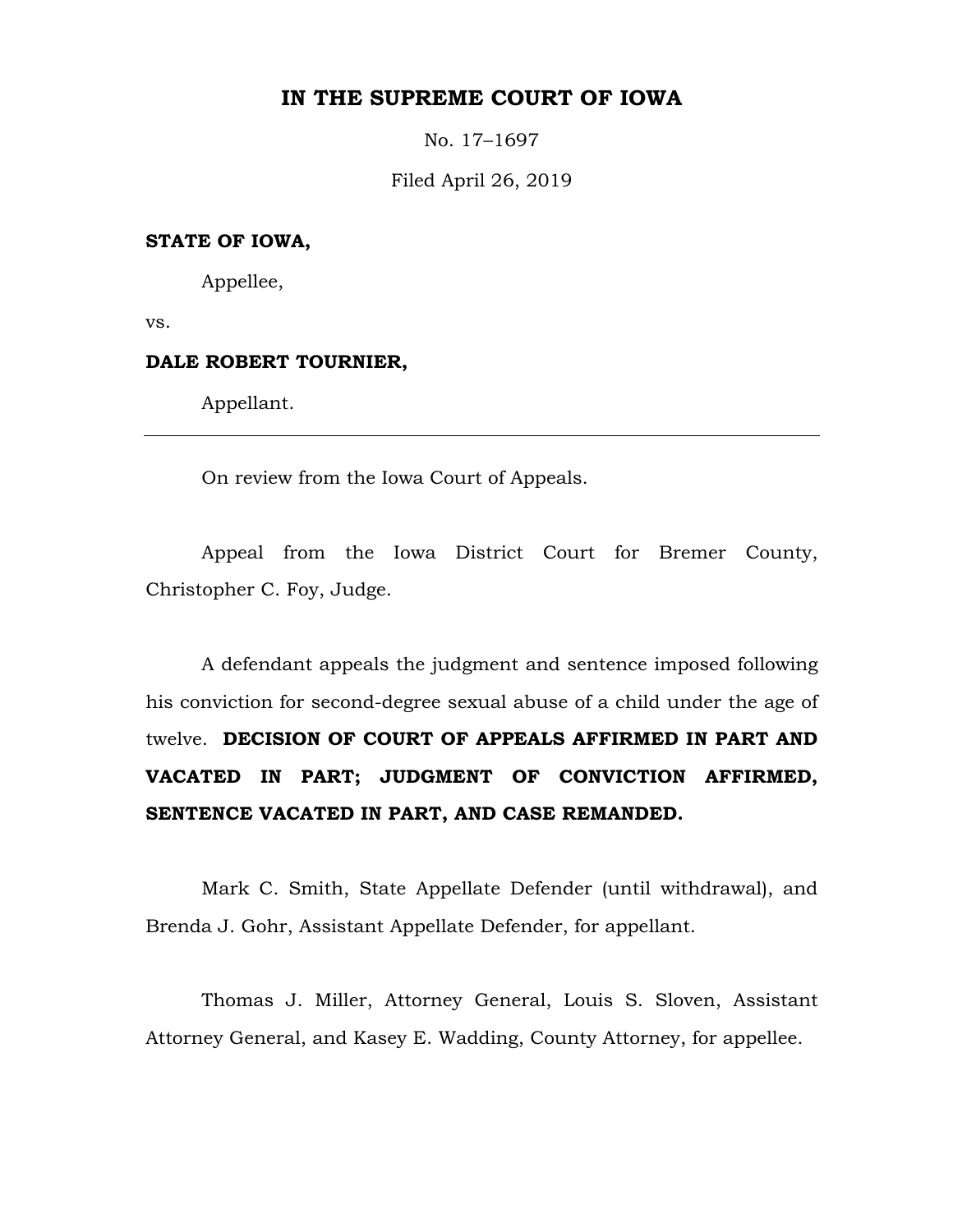#### **PER CURIAM.**

A judge convicted Dale Robert Tournier of second-degree sexual abuse of a child under the age of twelve. On appeal, Tournier argues (1) the district court abused its discretion in declining to grant him a new trial and in refusing to set aside the finding of guilt and receive further testimony and (2) the district court erred in imposing the jail fee without first determining the amount of the fee.

We transferred the case to the court of appeals. The court of appeals affirmed Tournier's conviction. The court of appeals vacated that part of the sentence dealing with restitution and remanded the case for entry of a corrected sentencing order. Tournier asked for further review, which we granted.

On further review, we choose to let the court of appeals decision stand as our final decision regarding the district court's rulings declining to grant him a new trial and in refusing to set aside the finding of guilt and receive further testimony. *See State v. Baker*, \_\_\_ N.W.2d \_\_\_, \_\_\_ (Iowa 2019) ("On further review, we have the discretion to review all or some of the issues raised on appeal or in the application for further review." (quoting *State v. Clay*, 824 N.W.2d 488, 494 (Iowa 2012))). Therefore, we affirm Tournier's conviction.

As to Tournier's argument that the district court erred in ordering him to pay restitution without first determining his reasonable ability to pay those fees, we find the restitution part of his sentence should be vacated. In *State v. Albright*, \_\_\_ N.W.2d \_\_\_\_ (Iowa 2019), filed after the court of appeals decision in this case, we set forth the procedure to follow when determining the restitution obligation of a defendant. There we held that certain items of restitution are subject to a reasonable-ability-to-pay determination. *Id.* at \_\_\_\_; *see also* Iowa Code § 910.2(1) (2019). We also

2